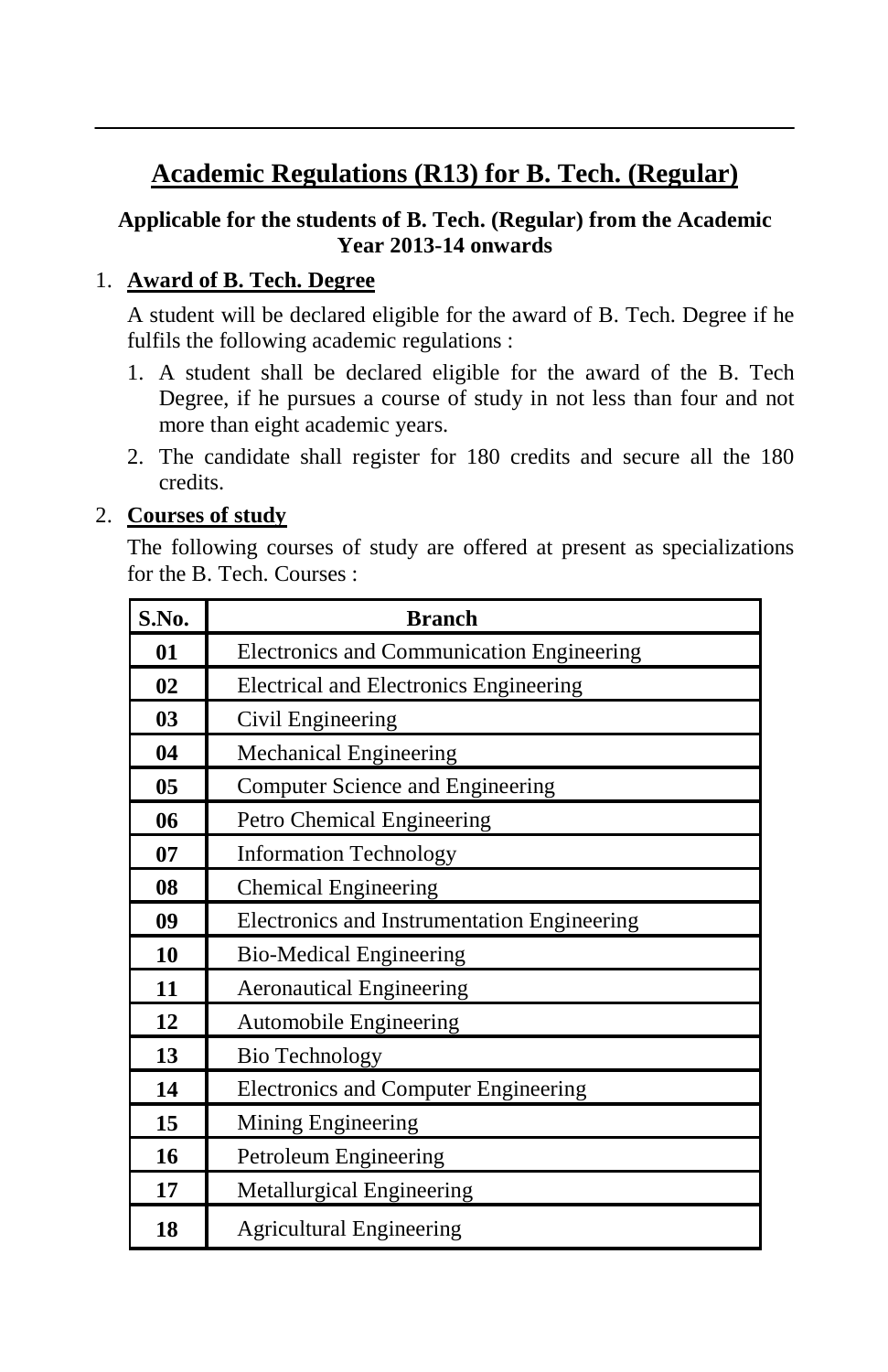#### 3. **Distribution and Weightage of Marks**

- (i) The performance of a student in each semester shall be evaluated subject – wise with a maximum of 100 marks for theory subject and 75 marks for practical subject. The project work shall be evaluated for 200 marks.
- (ii) For theory subjects the distribution shall be 30 marks for Internal Evaluation and 70 marks for the End - Examinations.
- (iii) For theory subjects, during the semester there shall be 2 tests. The weightage of Internal marks for 30 consists of Descriptive – 15, Assignment - 05 (Theory, Design, Analysis, Simulation, Algorithms, Drawing, etc. as the case may be) Objective -10 (Conducted at College level with 20 Multiple choice question with a weightage of  $\frac{1}{2}$ Mark each). The objective examination is for 20 minutes duration. The subjective examination is for 90 minutes duration conducted for 15 marks. Each subjective type test question paper shall contain **3 questions** and all questions need to be answered. The Objective examination conducted for 10 marks and subjective examination conducted for 15 marks are to be added to the assignment marks of 5 for finalizing internal marks for 30. The best of the two tests will be taken for internal marks. As the syllabus is framed for 6 units, the  $1<sup>st</sup>$ mid examination (both Objective and Subjective) is conducted in 1-3 units and second test in 4-6 units of each subject in a semester.
- (iv) The end semester examination is conducted covering the topics of all Units for 70 marks. Part – A contains a mandatory question (Brainstorming / Thought provoking / case study) for 22 marks. Part – B has 6 questions (One from each Unit). The student has to answer 3 out of 6 questions in Part – B and carries a weightage of 16 marks each.
- (v) For practical subjects there shall be continuous evaluation during the semester for 25 internal marks and 50 end examination marks. The internal 25 marks shall be awarded as follows: day to day work - 10 marks, Record-5 marks and the remaining 10 marks to be awarded by conducting an internal laboratory test. The end examination shall be conducted by the teacher concerned and external examiner.
- (vi) For the subject having design and / or drawing, (such as Engineering Graphics, Engineering Drawing, Machine Drawing) and estimation, the distribution shall be 30 marks for internal evaluation ( 20 marks for  $day - to - day$  work, and 10 marks for internal tests) and 70 marks for end examination. There shall be two internal tests in a Semester and the better of the two shall be considered for the award of marks for internal tests.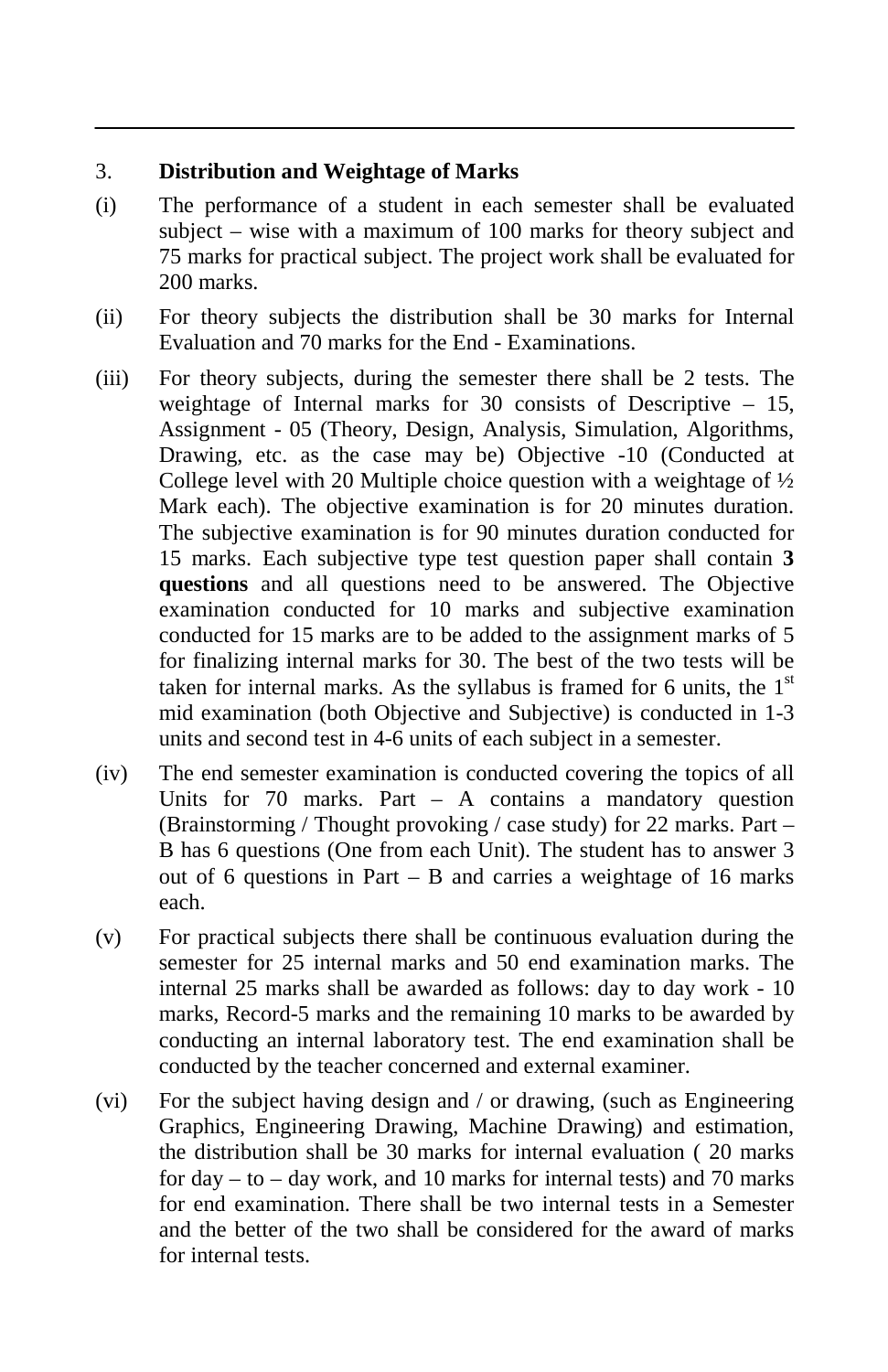- (vii) For the seminar, the student shall collect the information on a specialized topic and prepare a technical report, showing his understanding over the topic, and submit to the department, which shall be evaluated by the Departmental committee consisting of Head of the department, seminar supervisor and a senior faculty member. The seminar report shall be evaluated for 50 marks. There shall be no external examination for seminar.
- (viii) Out of a total of 200 marks for the project work, 60 marks shall be for Internal Evaluation and 140 marks for the End Semester Examination. The End Semester Examination (Viva – Voce) shall be conducted by the committee. The committee consists of an external examiner, Head of the Department and Supervisor of the Project. The evaluation of project work shall be conducted at the end of the IV year. The Internal Evaluation shall be on the basis of two seminars given by each student on the topic of his project and evaluated by an internal committee.
- (ix) Laboratory marks and the internal marks awarded by the College are not final. The marks are subject to scrutiny and scaling by the University wherever felt desirable. The internal and laboratory marks awarded by the College will be referred to a Committee. The Committee shall arrive at a scaling factor and the marks will be scaled as per the scaling factor. The recommendations of the Committee are final and binding. The laboratory records and internal test papers shall be preserved in the respective departments as per the University norms and shall be produced to the Committees of the University as and when they ask for.

#### 4. **Attendance Requirements**

- 1. A student is eligible to write the University examinations if he acquires a minimum of 75% of attendance in aggregate of all the subjects.
- 2. Condonation of shortage of attendance in aggregate up to 10% (65% and above and below 75%) in each semester may be granted by the College Academic Committee
- 3. Shortage of Attendance below 65% in aggregate shall not be condoned.
- 4. A student who is short of attendance in semester may seek readmission into that semester when offered within 4 weeks from the date of the commencement of class work.
- 5. Students whose shortage of attendance is not condoned in any semester are not eligible to write their end semester examination of that class.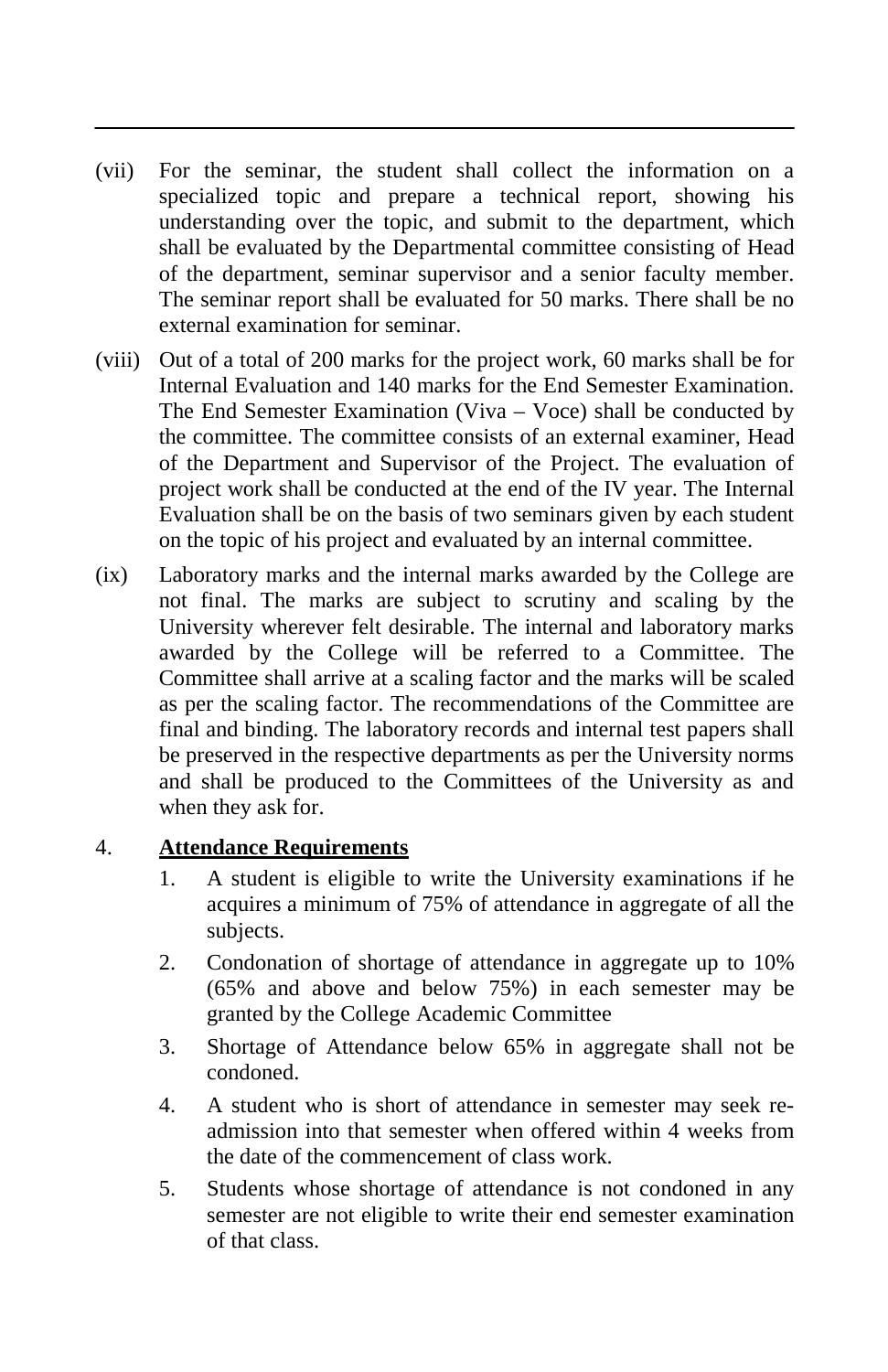- 6. A stipulated fee shall be payable towards condonation of shortage of attendance.
- 7. A student will be promoted to the next semester if he satisfies the (i)attendance requirement of the present semester and (ii) credits.
- 8. If any candidate fulfills the attendance requirement in the present semester, he shall not be eligible for readmission into the same class.

### 5. **Minimum Academic Requirements**

The following academic requirements have to be satisfied in addition to the attendance requirements mentioned in item no. 4.

- 5.1 A student is deemed to have satisfied the minimum academic requirements if he has **earned the credits allotted to each theory/practical design/drawing subject/project and secures not less than 35% of marks in the end semester exam, and minimum 40% of marks in the sum total of the internal marks and end semester examination marks.**
- 5.2 A student shall be promoted from first year to second year if he fulfills the minimum attendance requirement.
- 5.3 A student will be **promoted from II year to III year** if he fulfills the academic requirement **of 40% of the credits up to II year I semester from all the examinations, whether or not the candidate takes the examinations and secures prescribed minimum attendance in II year II semester.**
- 5.4 A student shall be **promoted from III year to IV year** if he fulfils the academic requirements of **40% of the credits up to III year I semester from all the examinations, whether or not the candidate takes the examinations and secures prescribed minimum attendance in III year II semester.**
- 5.5 A student shall register and put up minimum attendance in all 180 credits and earn all 180 credits. **Marks obtained in all the 180 credits shall be considered for the calculation of percentage of marks.**

#### **6. Course pattern**

- 1. The entire course of study is for four academic years, all the years are on semester pattern.
- 2. A student eligible to appear for the end semester examination in a subject, but absent from it or has failed in the end semester examination, may write the exam in that subject when conducted next.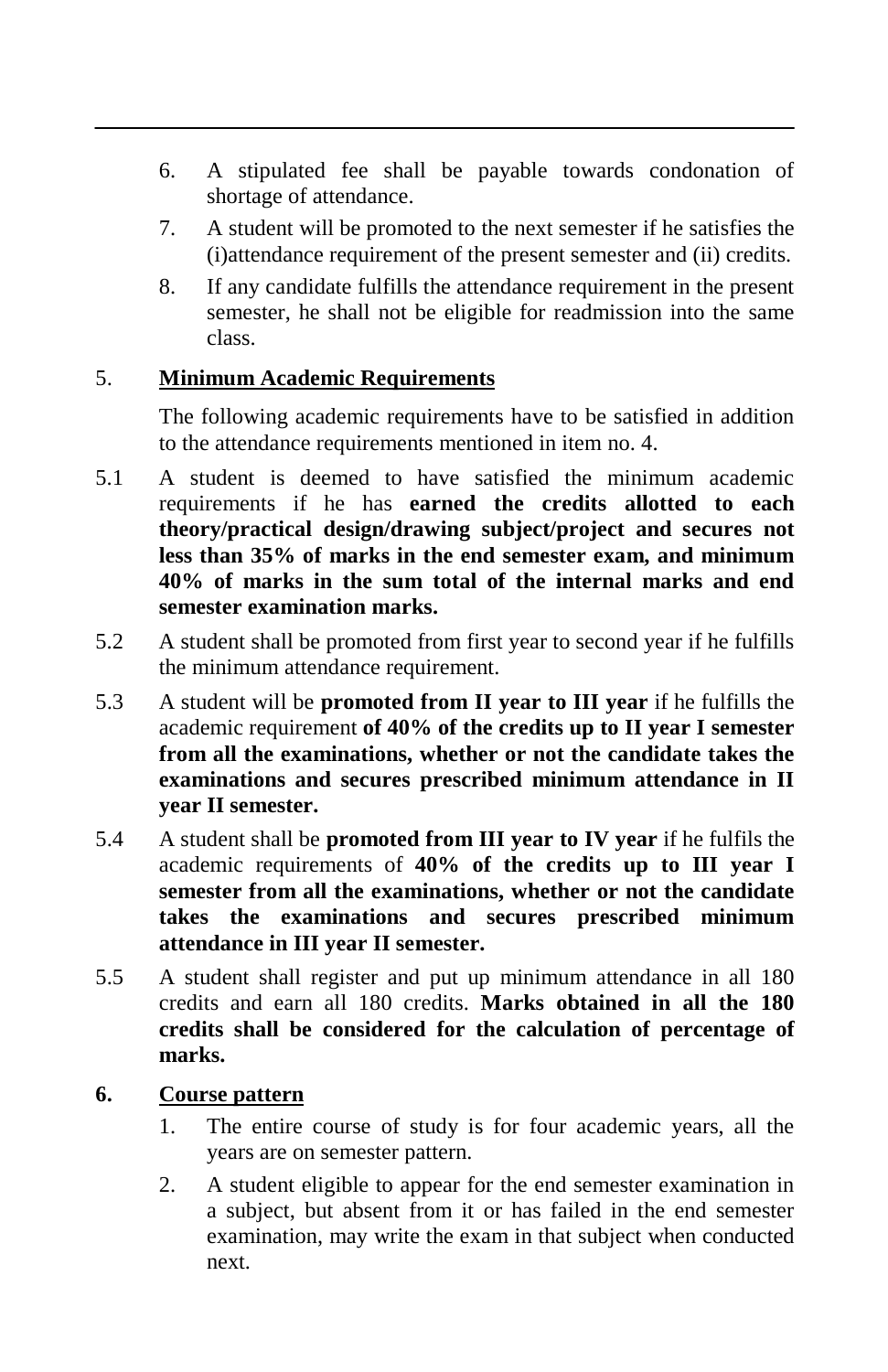3. When a student is detained for lack of credits / shortage of attendance, he may be re-admitted into the same semester / year in which he has been detained. However, the academic regulations under which he was first admitted shall continues to be applicable to him.

### **7. Award of Class**

After a student has satisfied the requirements prescribed for the completion of the program and is eligible for the award of B. Tech. Degree, he shall be placed in one of the following four classes:

| <b>Class Awarded</b>                      | % of marks to be secured        |                              |
|-------------------------------------------|---------------------------------|------------------------------|
| with<br>First Class<br><b>Distinction</b> | 70% and above                   | <b>From the</b><br>aggregate |
| <b>First Class</b>                        | Below 70 but not less than 60%  | marks<br>secured<br>from 180 |
| <b>Second Class</b>                       | Below 60% but not less than 50% | Credits.                     |
| Pass Class                                | Below 50% but not less than 40% |                              |

The marks obtained in internal evaluation and end semester examination shall be shown separately in the memorandum of marks.

#### **8. Minimum Instruction Days**

The minimum instruction days for each semester shall be 90 working days.

- 9. There shall be no branch transfers after the completion of the admission process.
- 10. There shall be no transfer from one college/stream to another within the Constituent Colleges and Units of Jawaharlal Nehru Technological University Kakinada.

### 11. **WITHHOLDING OF RESULTS**

If the student has not paid the dues, if any, to the university or if any case of indiscipline is pending against him, the result of the student will be withheld. His degree will be withheld in such cases.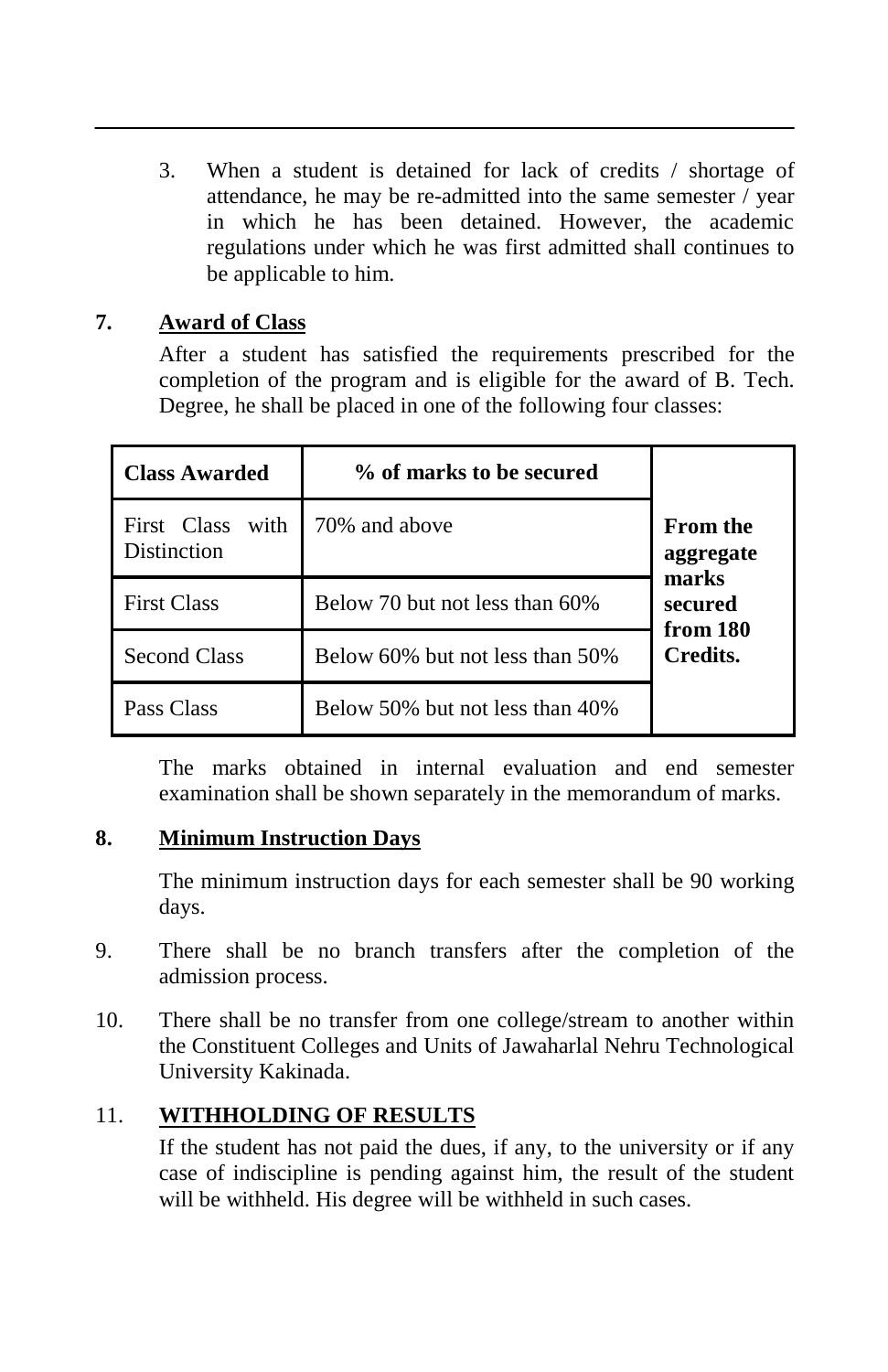### 12. **TRANSITORY REGULATIONS**

- 1. Discontinued or detained candidates are eligible for readmission as and when next offered.
- 2. In case of transferred students from other Universities, the credits shall be transferred to JNTUK as per the academic regulations and course structure of the JNTUK**.**

### 13. **General**

- 1. Wherever the words "he", "him", "his", occur in the regulations, they include "she", "her", "hers".
- 2. The academic regulation should be read as a whole for the purpose of any interpretation.
- 3. In case of any doubt or ambiguity in the interpretation of the above rules, the decision of the Vice-Chancellor is final.
- 4. The University may change or amend the academic regulations or syllabi at any time and the changes or amendments made shall be applicable to all the students with effect from the dates notified by the University.
- 5. The students seeking transfer to colleges affiliated to JNTUK from various other Universities/ Institutions have to pass the failed subjects which are equivalent to the subjects of JNTUK, and also pass the subjects of JNTUK on their own without the right to sessional marks which the candidates have not studied at the earlier Institution.

\* \* \* \*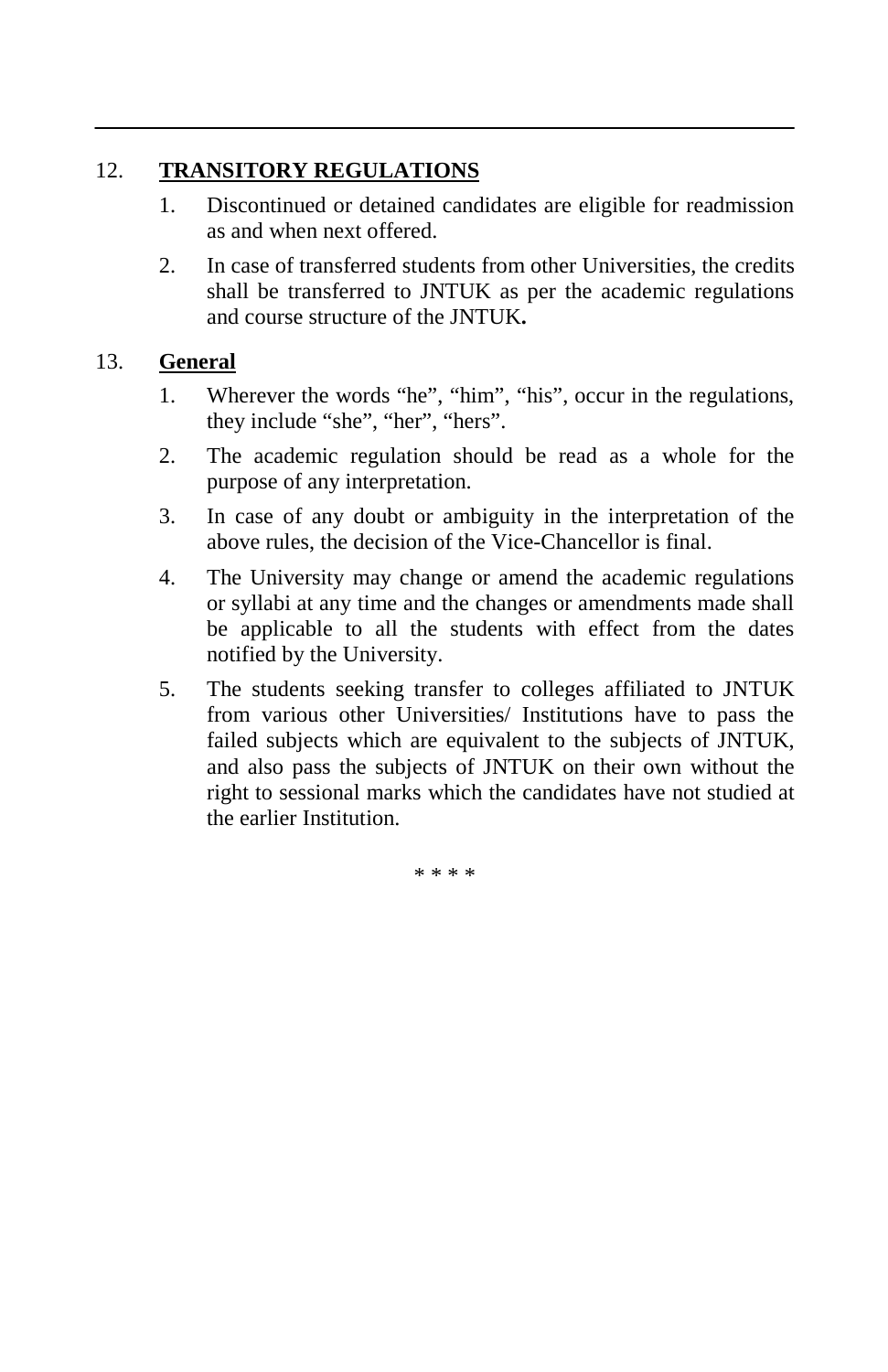# **Academic Regulations (R13) for B. Tech. (Lateral entry Scheme)**

Applicable for the students admitted into II year B. Tech. from the Academic Year 2014-15 onwards

### 1 **Award of B. Tech. Degree**

A student will be declared eligible for the award of B. Tech. Degree if he fulfils the following academic regulations:

- 1.1 A student shall be declared eligible for the award of the B. Tech Degree, if he pursues a course of study in not less than three academic years and not more than six academic years.
- 1.2 The candidate shall register for 132 credits and secure all the 132 credits.
- 2. The attendance regulations of B. Tech. (Regular) shall be applicable to B.Tech.

### 3. **Promotion Rule**

A student shall be promoted from second year to third year if he fulfills the minimum attendance requirement.

A student shall be promoted from III year to IV year if he fulfils the academic requirements of 40% of the credits up to III year I semester from all the examinations, whether or not the candidate takes the examinations and secures prescribed minimum attendance in III year II semester.

### 4. **Award of Class**

After a student has satisfied the requirement prescribed for the completion of the program and is eligible for the award of B. Tech. Degree, he shall be placed in one of the following four classes:

| <b>Class Awarded</b> | % of marks to be secured        | From<br>the                           |
|----------------------|---------------------------------|---------------------------------------|
| First Class          | with $\frac{1}{20\%}$ and above | aggregate                             |
| <b>Distinction</b>   |                                 | marks secured                         |
| <b>First Class</b>   | Below 70% but not less than 60% | 132<br>from<br><b>Credits from II</b> |
| <b>Second Class</b>  | Below 60% but not less than 50% | - IV<br>to<br>vear                    |
| Pass Class           | Below 50% but not less than 40% | vear.                                 |

The marks obtained in the internal evaluation and the end semester examination shall be shown separately in the marks memorandum.

5. All the other regulations as applicable to **B. Tech. 4-year degree course (Regular) will hold good for B. Tech. (Lateral Entry Scheme)**.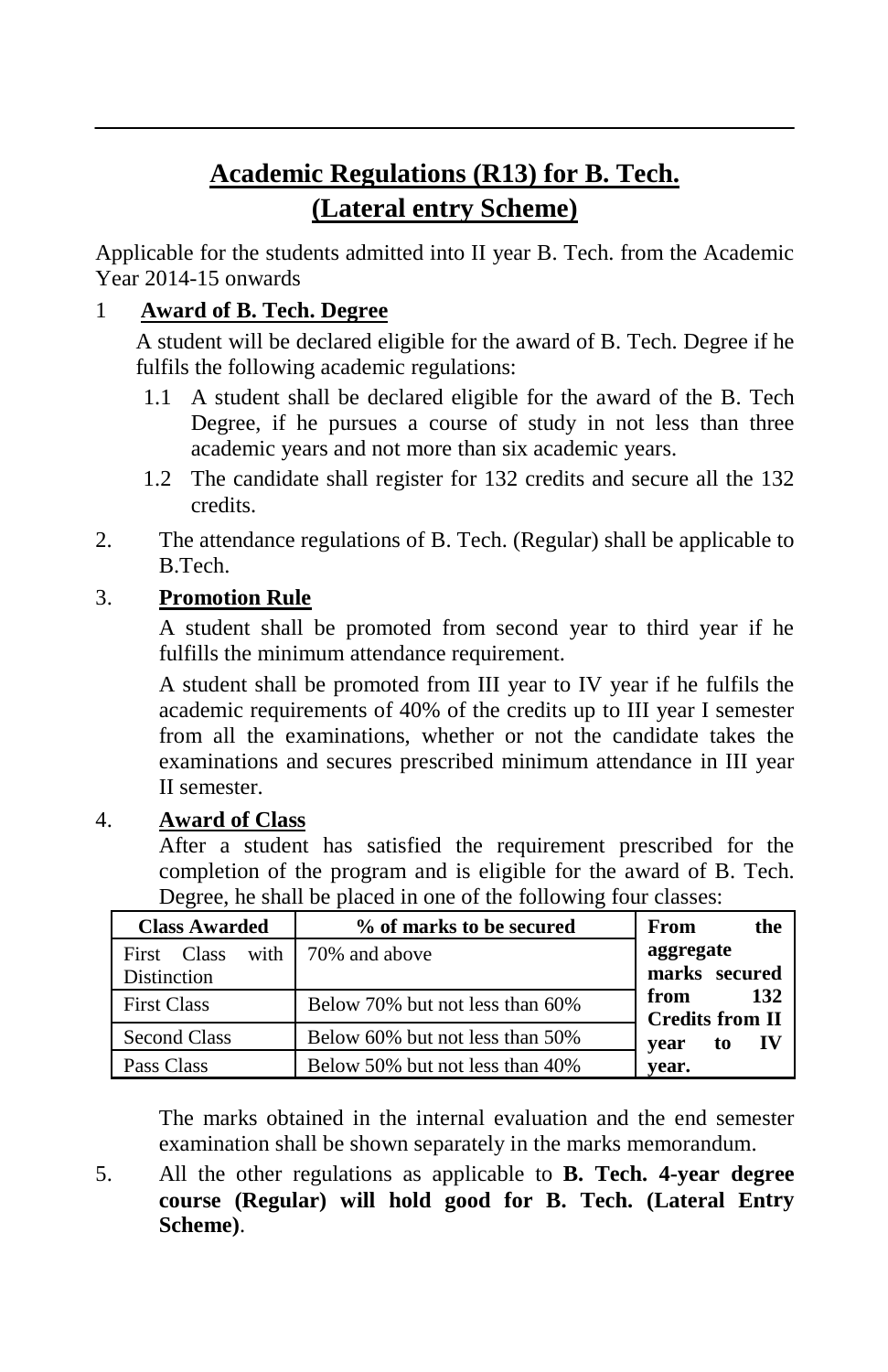### **MALPRACTICES RULES**

### **Disciplinary Action for / Improper Conduct in Examinations**

|           | Nature of Malpractices /<br><b>Improper conduct</b>                                                                                                                                                                                                                                                                                                                                                                                                                   | <b>Punishment</b>                                                                                                                                                                                                                                                                                                                                                                                                                           |
|-----------|-----------------------------------------------------------------------------------------------------------------------------------------------------------------------------------------------------------------------------------------------------------------------------------------------------------------------------------------------------------------------------------------------------------------------------------------------------------------------|---------------------------------------------------------------------------------------------------------------------------------------------------------------------------------------------------------------------------------------------------------------------------------------------------------------------------------------------------------------------------------------------------------------------------------------------|
|           | If the candidate:                                                                                                                                                                                                                                                                                                                                                                                                                                                     |                                                                                                                                                                                                                                                                                                                                                                                                                                             |
| 1.<br>(a) | Possesses or keeps accessible in<br>examination hall, any paper, note<br>book, programmable calculators, Cell<br>phones, pager, palm computers or any<br>other form of material concerned with<br>or related to the subject of the<br>examination (theory or practical) in<br>which he is appearing but has not<br>made use of (material shall include<br>any marks on the body of the<br>candidate which can be used as an aid<br>in the subject of the examination) | Expulsion from the examination<br>and<br>cancellation<br>the<br>hall<br>of<br>performance in that subject only.                                                                                                                                                                                                                                                                                                                             |
| (b)       | Gives<br>assistance or<br>guidance<br><b>or</b><br>receives it from any other candidate<br>orally or by any other body language<br>methods or communicates through<br>cell phones with any candidate or<br>persons in or outside the exam hall in<br>respect of any matter.                                                                                                                                                                                           | Expulsion from the examination<br>cancellation<br>hall<br>and<br>of<br>the<br>performance in that subject only of<br>all the candidates involved. In case<br>of an outsider, he will be handed<br>over to the police and a case is<br>registered against him.                                                                                                                                                                               |
| 2.        | Has copied in the examination hall<br>from any paper, book, programmable<br>calculators, palm computers or any<br>other form of material relevant to the<br>subject of the examination (theory or<br>practical) in which the candidate is<br>appearing.                                                                                                                                                                                                               | Expulsion from the examination<br>hall<br>cancellation<br>and<br>of<br>the<br>performance in that subject and all<br>other subjects the candidate has<br>already appeared including practical<br>examinations and project work and<br>shall not be permitted to appear for<br>the remaining examinations of the<br>subjects of that Semester/year.<br>The Hall Ticket of the candidate<br>is to be cancelled and sent to the<br>University. |
| 3.        | Impersonates any other candidate in<br>connection with the examination.                                                                                                                                                                                                                                                                                                                                                                                               | The<br>who<br>candidate<br>has<br>impersonated shall be expelled<br>from<br>examination<br>hall.<br>The<br>candidate is also debarred<br>and<br>forfeits the seat. The performance<br>of the original candidate who has<br>impersonated,<br>been<br>shall<br>be<br>cancelled in all the subjects of the                                                                                                                                     |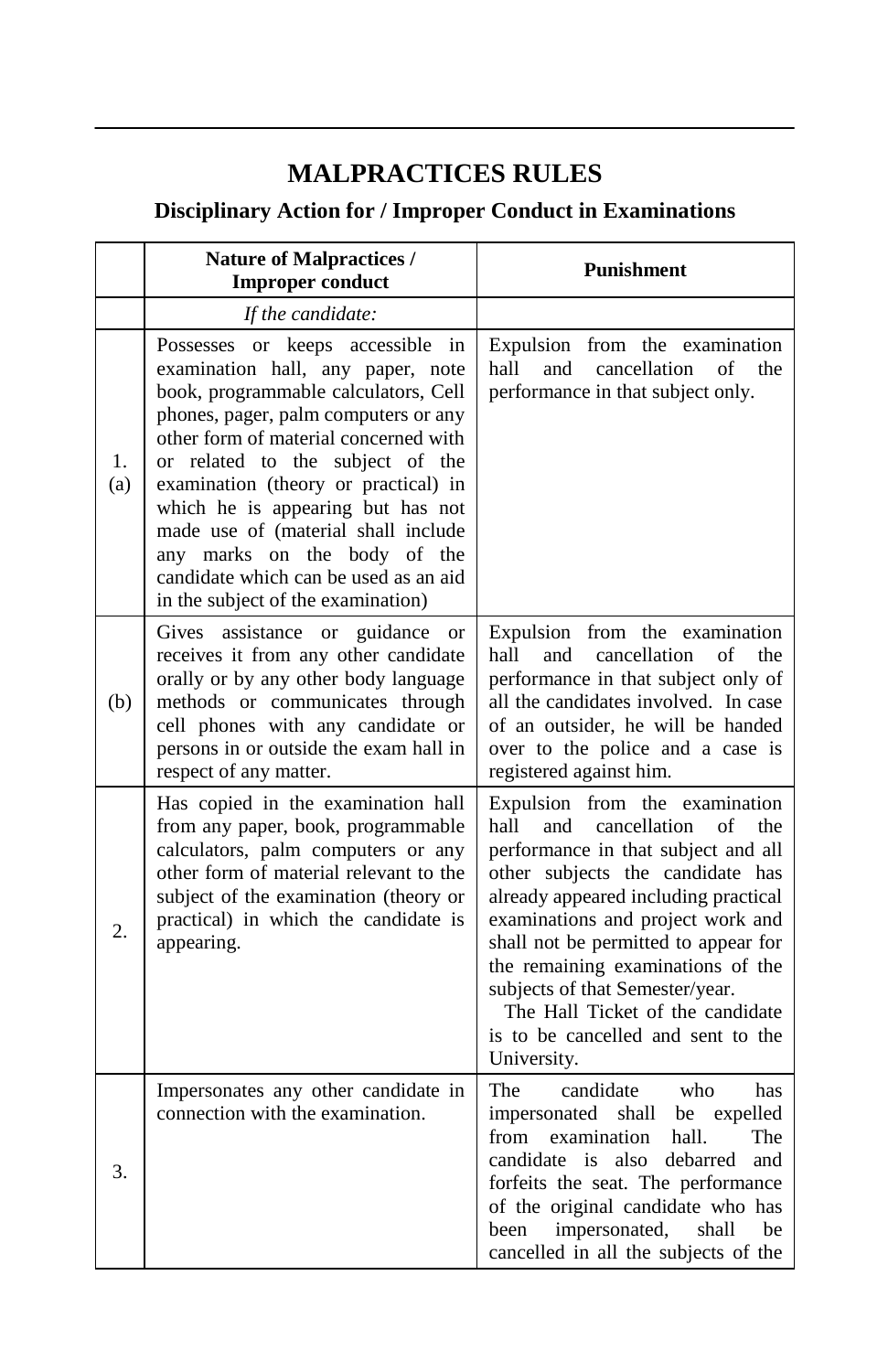|                  |                                                                                                                                                                                                                                                                                                                                                        | examination (including practicals<br>and project work) already appeared<br>and shall not be allowed to appear<br>for examinations of the remaining<br>subjects of that semester/year. The<br>candidate is also debarred for two<br>consecutive semesters from class<br>University<br>work<br>and<br>all<br>examinations. The continuation of<br>the course by the candidate is<br>subject to the academic regulations<br>in connection with forfeiture of<br>seat. If the imposter is an outsider,<br>he will be handed over to the police<br>and a case is registered against him.<br>Expulsion from the examination |
|------------------|--------------------------------------------------------------------------------------------------------------------------------------------------------------------------------------------------------------------------------------------------------------------------------------------------------------------------------------------------------|-----------------------------------------------------------------------------------------------------------------------------------------------------------------------------------------------------------------------------------------------------------------------------------------------------------------------------------------------------------------------------------------------------------------------------------------------------------------------------------------------------------------------------------------------------------------------------------------------------------------------|
| $\overline{4}$ . | Smuggles in the Answer book or<br>additional sheet or takes out<br>$\alpha$<br>arranges to send out the question<br>paper during the examination<br><b>or</b><br>answer book or additional sheet.<br>during or after the examination.                                                                                                                  | hall<br>cancellation<br>of<br>and<br>performance in that subject and all<br>the other subjects the candidate has<br>already appeared including practical<br>examinations and project work and<br>shall not be permitted for<br>the<br>remaining<br>examinations<br>of<br>the<br>subjects of that semester/year. The<br>candidate is also debarred for two<br>consecutive semesters from class<br>work<br>and<br>all<br>University<br>examinations. The continuation of<br>the course by the candidate is<br>subject to the academic regulations<br>in connection with forfeiture of<br>seat.                          |
| 5.               | objectionable,<br>abusive<br>Uses<br>or<br>offensive language in the answer<br>paper or in letters to the examiners or<br>writes to the examiner requesting him<br>to award pass marks.                                                                                                                                                                | Cancellation of the performance in<br>that subject.                                                                                                                                                                                                                                                                                                                                                                                                                                                                                                                                                                   |
| 6.               | Refuses to obey the orders of the<br>Chief Superintendent/Assistant<br>Superintendent / any officer on duty<br>or misbehaves or creates disturbance<br>of any kind in and around the<br>examination hall or organizes a walk<br>out or instigates others to walk out, or<br>threatens the officer-in charge or any<br>person on duty in or outside the | In case of students of the college,<br>they<br>shall<br>be expelled<br>from<br>examination halls and cancellation<br>of their performance in that subject<br>other<br>and<br>all<br>subjects<br>the<br>$candidate(s)$ has<br>(have)<br>already<br>appeared and shall not be permitted<br>appear<br>the<br>remaining<br>to<br>for<br>examinations of the subjects of that                                                                                                                                                                                                                                              |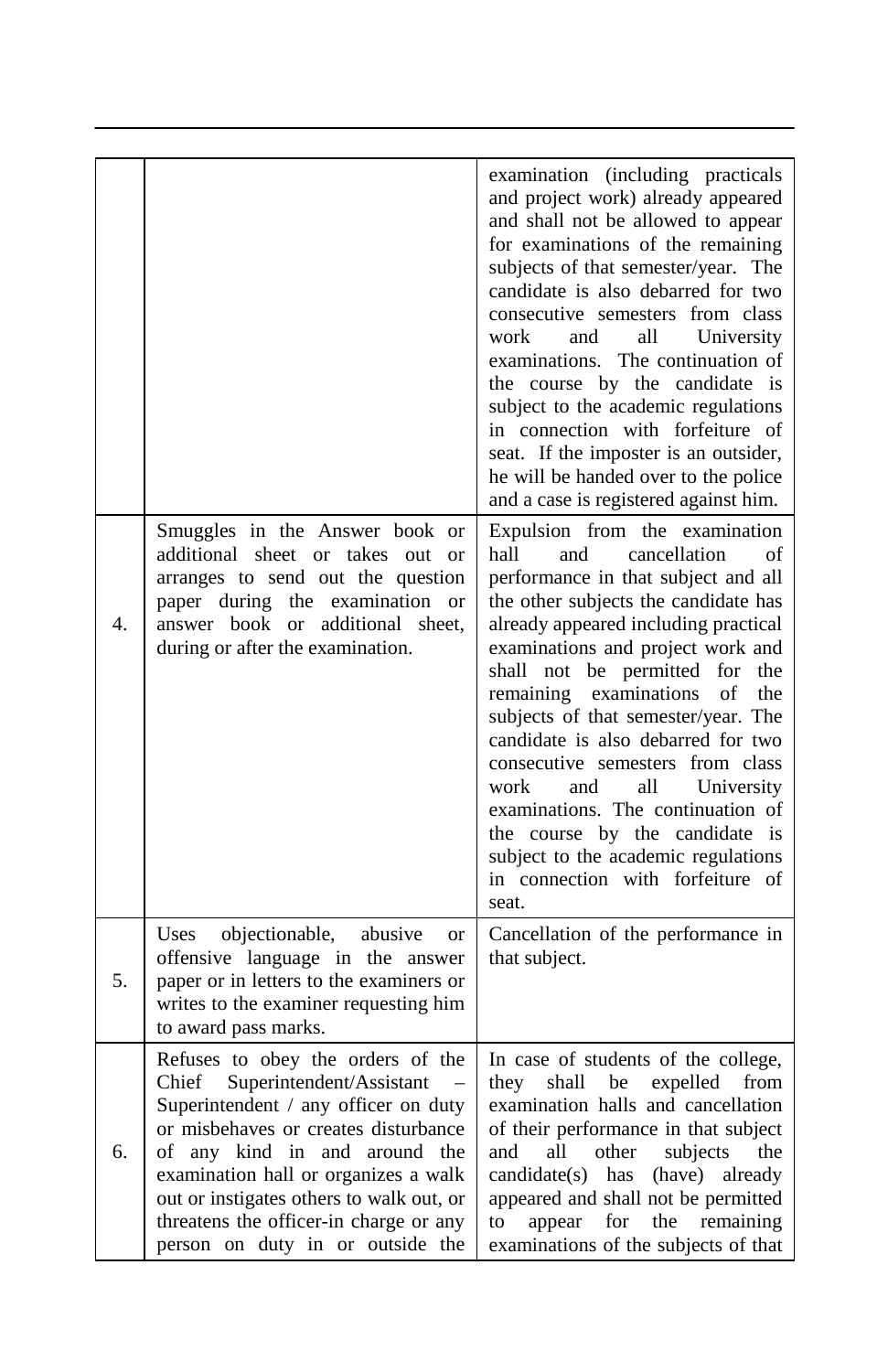|    | examination hall of any injury to his<br>person or to any of his relations<br>whether by words, either spoken or<br>written or by signs or by visible<br>representation, assaults the officer-in-<br>charge, or any person on duty in or<br>outside the examination hall or any of<br>his relations, or indulges in any other<br>act of misconduct or mischief which<br>result in damage to or destruction of<br>property in the examination hall or<br>any part of the College campus or<br>engages in any other act which in the<br>opinion of the officer on<br>duty<br>amounts to use of unfair means or<br>misconduct or has the tendency to | semester/year. The candidates also<br>are debarred and forfeit their seats.<br>In case of outsiders, they will be<br>handed over to the police and a<br>police case is registered against<br>them.                                                                                                                                                                                                                                                                                                                                                                                                                          |
|----|---------------------------------------------------------------------------------------------------------------------------------------------------------------------------------------------------------------------------------------------------------------------------------------------------------------------------------------------------------------------------------------------------------------------------------------------------------------------------------------------------------------------------------------------------------------------------------------------------------------------------------------------------|-----------------------------------------------------------------------------------------------------------------------------------------------------------------------------------------------------------------------------------------------------------------------------------------------------------------------------------------------------------------------------------------------------------------------------------------------------------------------------------------------------------------------------------------------------------------------------------------------------------------------------|
|    | disrupt the orderly conduct of the<br>examination.                                                                                                                                                                                                                                                                                                                                                                                                                                                                                                                                                                                                |                                                                                                                                                                                                                                                                                                                                                                                                                                                                                                                                                                                                                             |
| 7. | Leaves the exam hall taking away<br>answer script or intentionally tears of<br>the script or any part thereof inside or<br>outside the examination hall.                                                                                                                                                                                                                                                                                                                                                                                                                                                                                          | Expulsion from the examination<br>hall<br>cancellation<br>and<br>of<br>performance in that subject and all<br>the other subjects the candidate has<br>already appeared including practical<br>examinations and project work and<br>shall not be permitted for<br>the<br>remaining examinations<br>of<br>the<br>subjects of that semester/year. The<br>candidate is also debarred for two<br>consecutive semesters from class<br>work<br>and<br>all<br>University<br>examinations. The continuation of<br>the course by the candidate is<br>subject to the academic regulations<br>in connection with forfeiture of<br>seat. |
| 8. | Possess any lethal weapon or firearm<br>in the examination hall.                                                                                                                                                                                                                                                                                                                                                                                                                                                                                                                                                                                  | Expulsion from the examination<br>hall<br>and<br>cancellation<br>the<br>of<br>performance in that subject and all<br>other subjects the candidate has<br>already appeared including practical<br>examinations and project work and<br>shall not be permitted<br>for<br>the<br>remaining examinations<br>of<br>the<br>subjects of that semester/year.<br>The<br>candidate is<br>also<br>debarred<br>and<br>forfeits the seat.                                                                                                                                                                                                |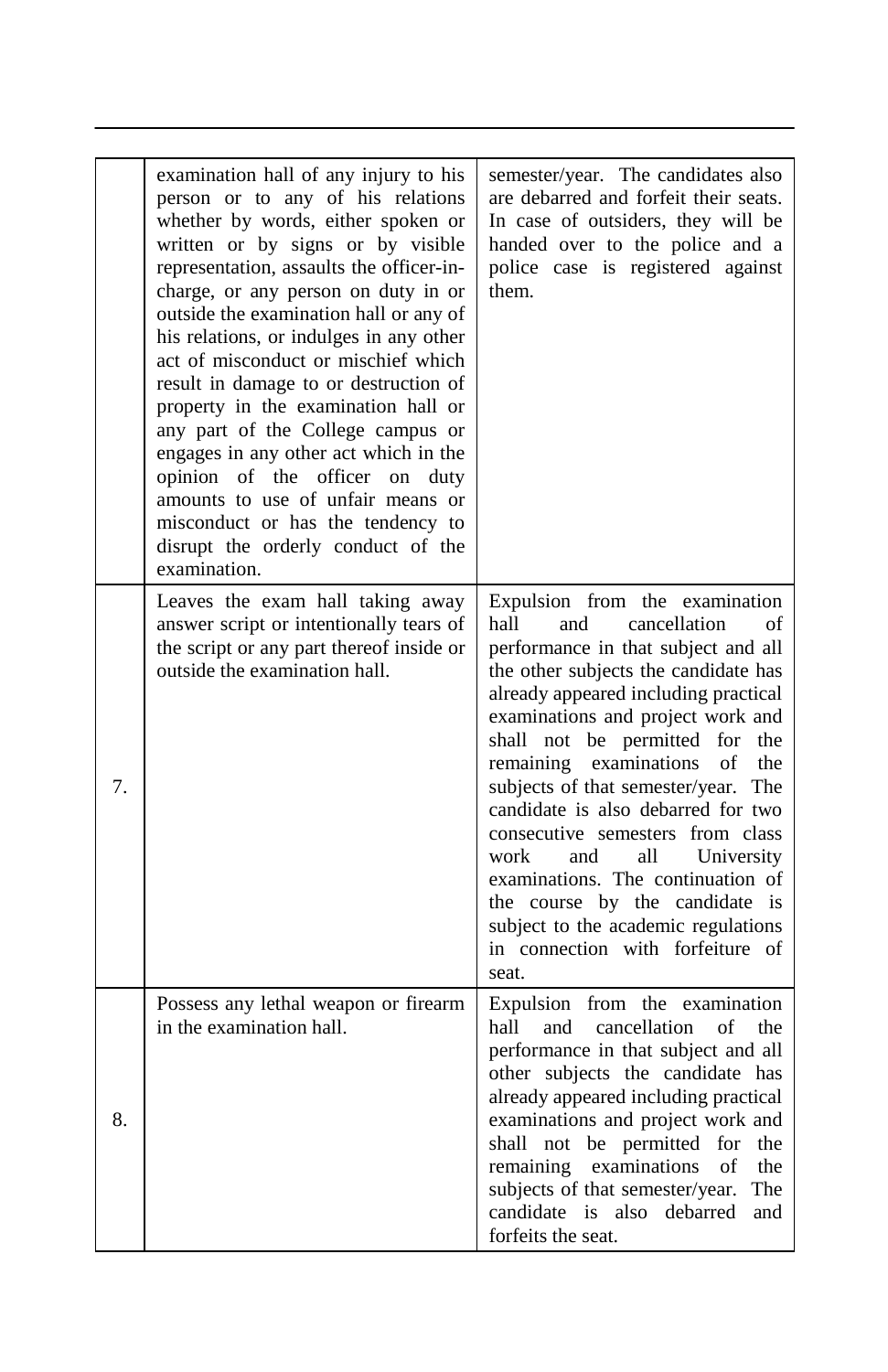| 9.  | If student of the college, who is not a<br>candidate<br>for<br>the<br>particular<br>examination<br>person<br>not<br>$\alpha$<br>any<br>connected with the college indulges<br>malpractice or improper<br>any<br>in<br>conduct mentioned in clause 6 to 8. | Student of the colleges expulsion<br>from the examination hall<br>and<br>cancellation of the performance in<br>that subject and all other subjects<br>the candidate has already appeared<br>including practical examinations<br>and project work and shall not be<br>permitted<br>for<br>the<br>remaining<br>examinations of the subjects of that<br>semester/year. The candidate is also<br>debarred and forfeits the seat.<br>$Person(s)$ who do not belong<br>to the College will be handed over<br>to police and, a police case will be<br>registered against them. |
|-----|-----------------------------------------------------------------------------------------------------------------------------------------------------------------------------------------------------------------------------------------------------------|-------------------------------------------------------------------------------------------------------------------------------------------------------------------------------------------------------------------------------------------------------------------------------------------------------------------------------------------------------------------------------------------------------------------------------------------------------------------------------------------------------------------------------------------------------------------------|
| 10. | Comes in a drunken condition to the<br>examination hall.                                                                                                                                                                                                  | Expulsion from the examination<br>and<br>hall<br>cancellation<br>of<br>the<br>performance in that subject and all<br>other subjects the candidate has<br>already appeared including practical<br>examinations and project work and<br>shall not be permitted for the<br>remaining examinations<br>of<br>the<br>subjects of that semester/year.                                                                                                                                                                                                                          |
| 11. | Copying detected on the basis of<br>internal evidence, such as, during<br>valuation or during special scrutiny.                                                                                                                                           | Cancellation of the performance in<br>that subject and all other subjects<br>candidate<br>the<br>has<br>appeared<br>including practical examinations<br>project work<br>and<br>of<br>that<br>semester/year examinations.                                                                                                                                                                                                                                                                                                                                                |
| 12. | If any malpractice is detected which<br>is not covered in the above clauses 1<br>shall be reported to the<br>11<br>to<br>University for further action to award<br>suitable punishment.                                                                   |                                                                                                                                                                                                                                                                                                                                                                                                                                                                                                                                                                         |

### **Malpractices identified by squad or special invigilators**

- 1. Punishments to the candidates as per the above guidelines.<br>2. Punishment for institutions : (if the squad reports that the
- Punishment for institutions : (if the squad reports that the college is also involved in encouraging malpractices)
- (i) A show cause notice shall be issued to the college.
- (ii) Impose a suitable fine on the college.
- (iii) Shifting the examination centre from the college to another college for a specific period of not less than one year.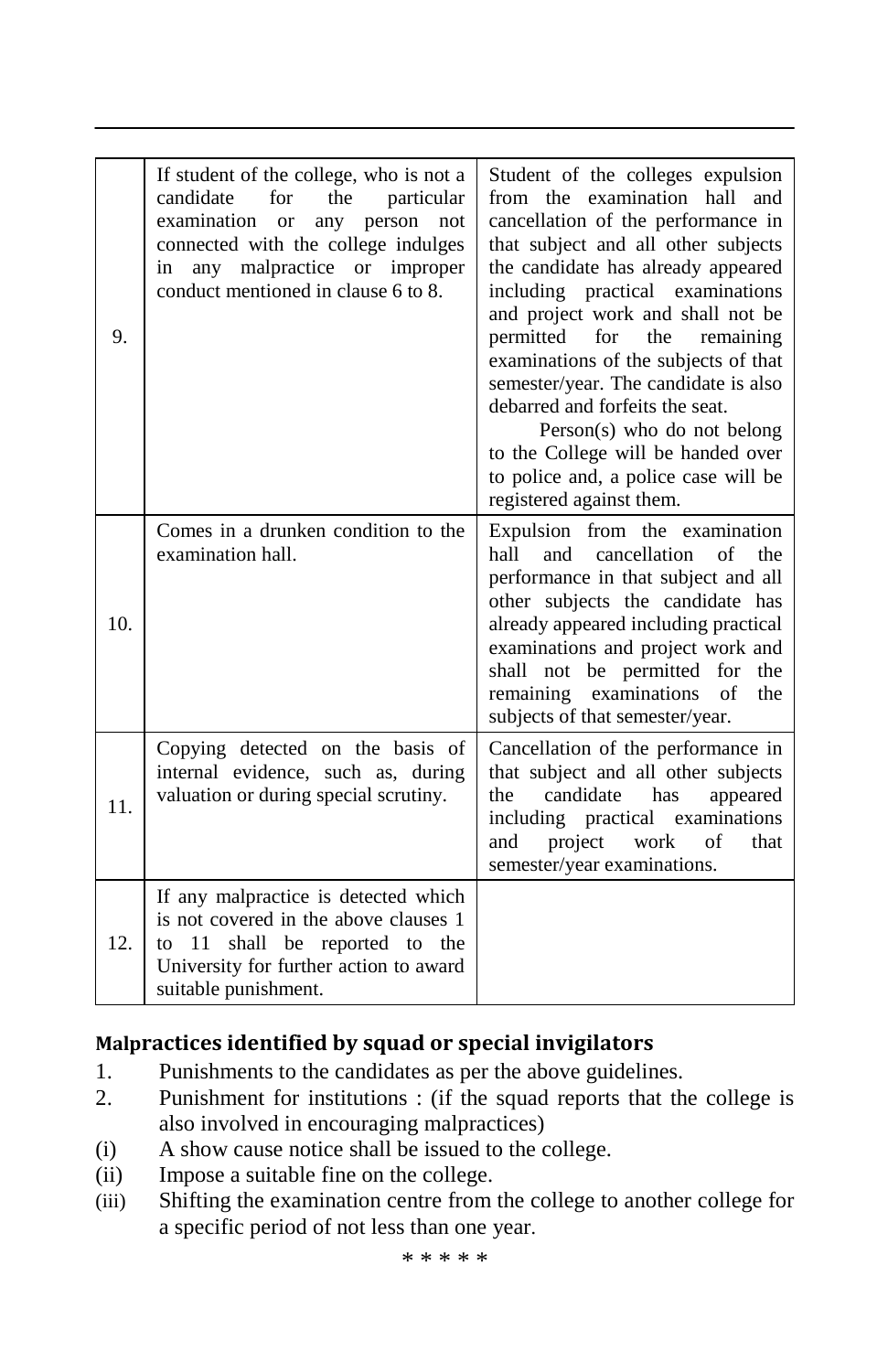

# **JAWAHARLAL NEHRU TECHNOLOGICAL UNIVERSITY: KAKINADA**

 **KAKINADA-533003, Andhra Pradesh (India) For Constituent Colleges and Affiliated Colleges of JNTUK**



# **Prohibition of ragging in educational institutions Act 26 of 1997**

### **Salient Features**

Ragging within or outside any educational institution is prohibited.

Ragging means doing an act which causes or is likely to cause Insult or Annoyance of Fear or Apprehension or Threat or Intimidation or outrage of modesty or Injury to a student



**LET US MAKE JNTUK A RAGGING FREE UNIVERSITY**